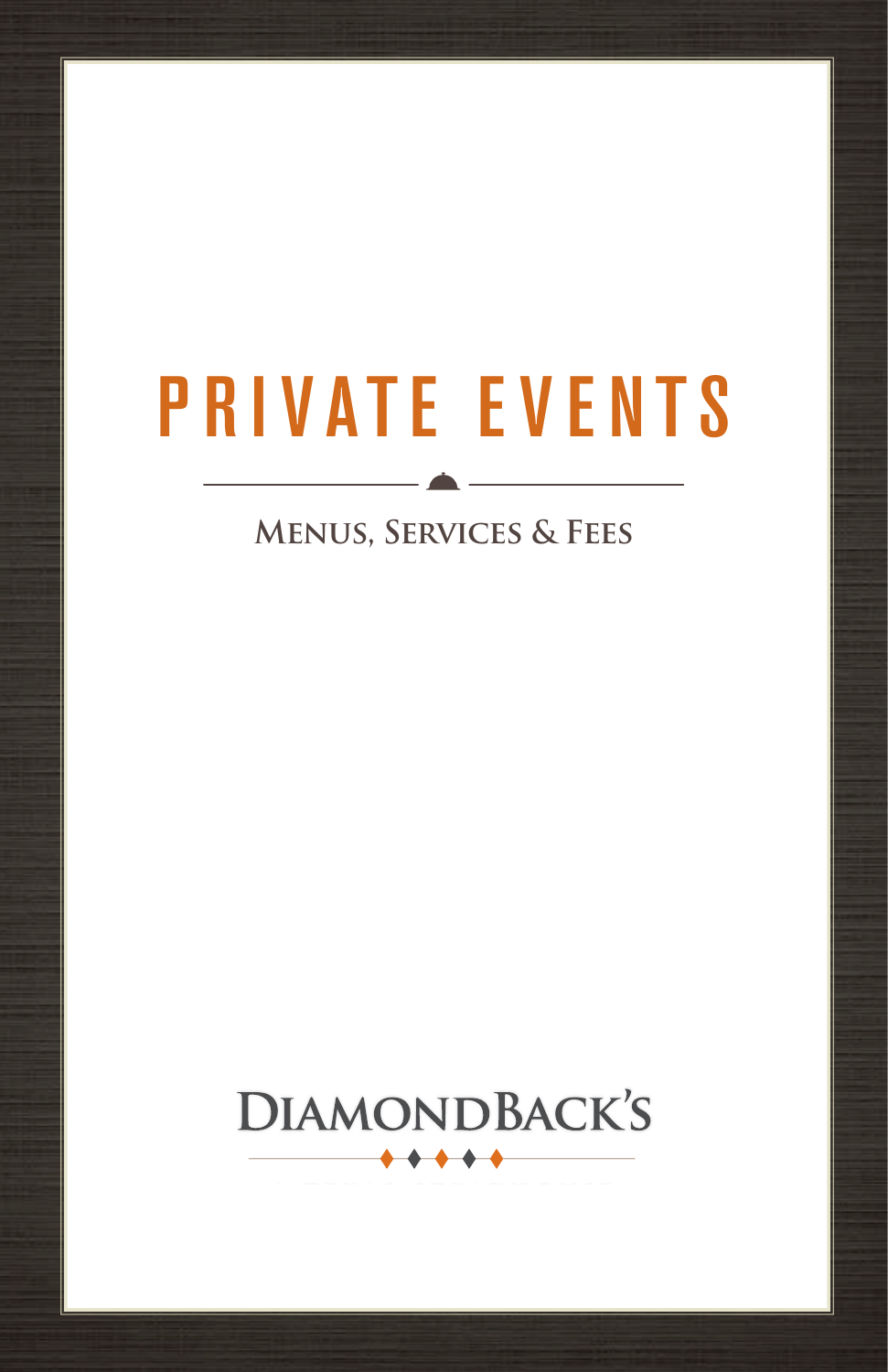## YOUR TABLE IS READY

**THANK YOU** for your interest in hosting your special event at DiamondBack's. Our exceptional staff is committed to meeting your every need, ensuring that your event is a memorable one. We take immense pride in both the quality of our selections and the level of our service, and we look forward to serving you and your guests.

**SPECIAL OCCASIONS:** Our private party rooms are perfect for any social event, including rehearsal dinners, corporate functions, or holiday gatherings. Our experienced event staff can help you plan your special occasion.

**MENUS:** Our menu plans include hand-selected entrée items from DiamondBack's award-winning menu which can be chosen ahead of time or at the time of the event. Prices and menu plans are subject to change without notice. We require a prix fixe food and wine menu to ensure the highest quality service.

**EXTRA SERVICES:** For your convenience, we have audio-visual equipment available for an additional fee. This includes a large-screen TV monitor, projector, screen, microphone and speaker. These items can be rented all together or separately.

**PAYMENT:** We accept the following payment options: Cash, Visa, Master Card, American Express, Discover and Diners Club. We also accept house accounts for select guests. Tax and gratuity are not included in the price of the menu. A 10% fee will be added for split checks.

**BOOKING YOUR EVENT:** To ensure availability, we recommend booking as far in advance as you can. During peak event seasons, such as over the Christmas and New Year holidays, we recommend that you consider booking at least a month in advance. For more information, contact our Event Coordinator at (254) 870-5017.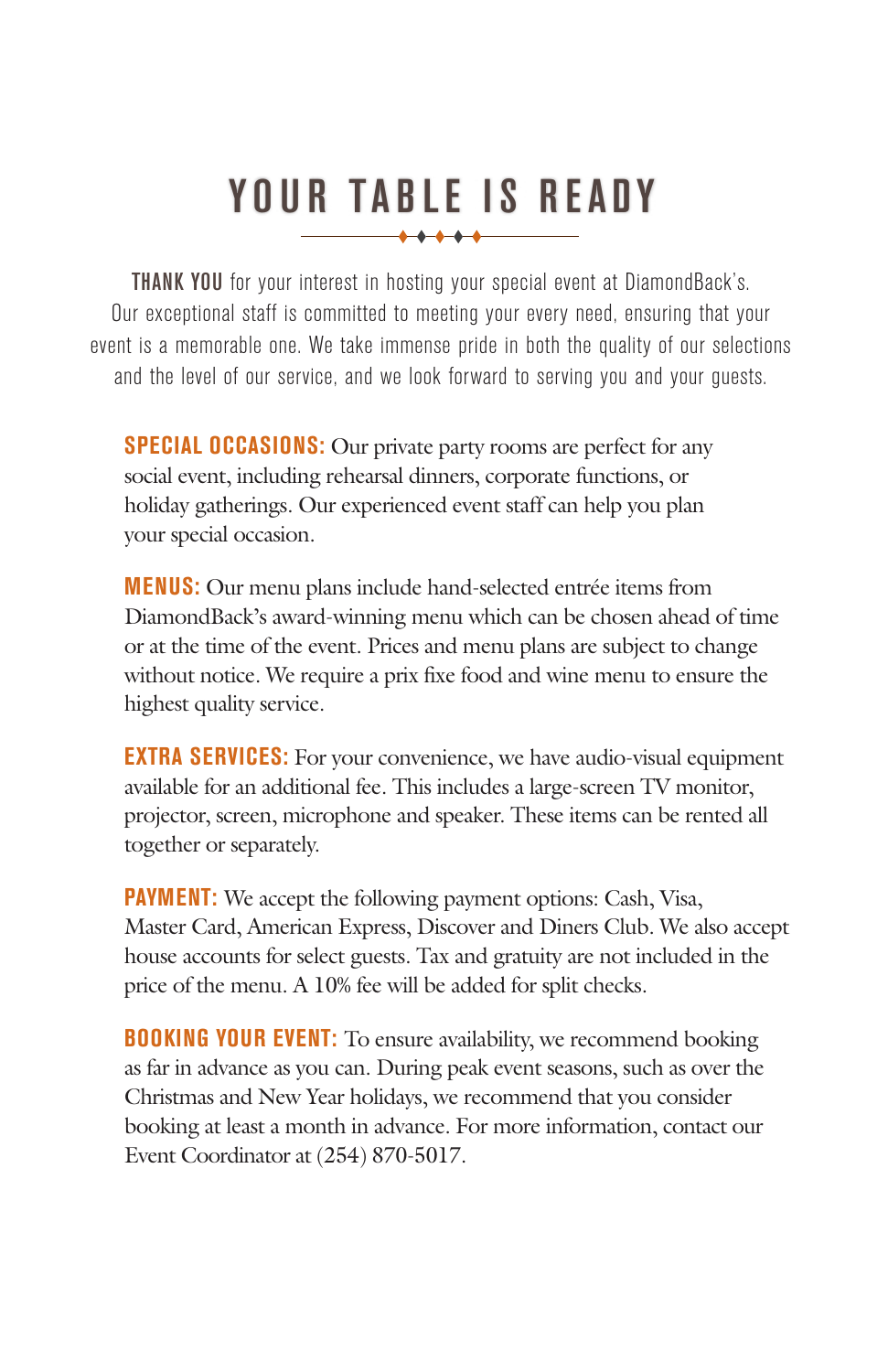## CELEBRATE IN STYLE

MAKE SOME MEMORIES WITH US. The most important facet of your special event is that your guests walk away with smiling faces and fond memories. With that in mind, we designed Waco's premier events spaces.

### THE HALL | Accommodates up to 240 guests

The Hall at DiamondBack's is Waco's most versatile special events venue. Accomodating as many as 240 guests, The Hall provides the ideal backdrop for creating unforgettable moments with your family, friends and guests.

### THE WINE ROOM | Accommodates up to 18 guests

Ideal for smaller groups, the Wine Room at DiamondBack's is the perfect space for intimate gatherings. Warm and inviting, the Wine Room's cozy, quiet ambience will make your guests feel welcomed and pampered.

### THE BORDEAUX ROOM | Accommodates up to 45 guests

The Bordeaux Room at DiamondBack's offers everything you'll need to entertain larger groups. Described as "intimately festive," this beautifully appointed space can be configured to match the mood of your event.

## THE MAIN DINING ROOM | Available by special arrangement only

Available only for the most special of occasions, the Main Dining Room at DiamondBack's will transform your event into an experience. Your guests will be treated to the truly rare privilege of having exclusive access to our world-class dining room. Please contact one of our Event Coordinators for details.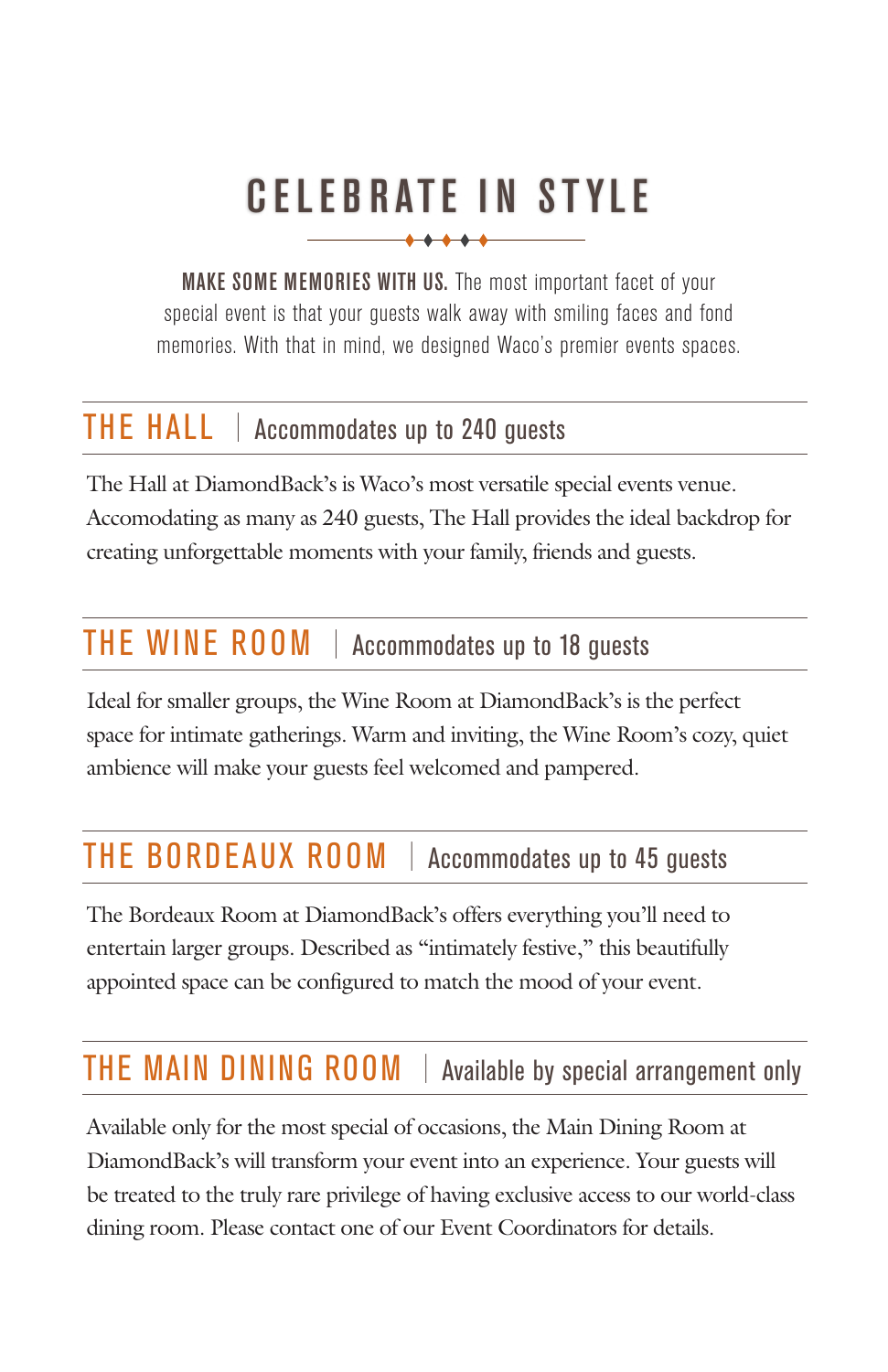## PASSED HORS D'OEUVRES

FOR THOSE OCCASIONS when lighter fare is more appropriate, such as bridal showers or other intimate gatherings, we are pleased to offer smaller, more "userfriendly" options for your guests. We invite you to **mix and match** to suit your liking!

### OPTION ONE SELECTIONS

Mini bruschetta with fresh mozzarella, basil and balsamic reduction

Bacon-wrapped chicken breast, jalapeño and Pepper Jack

Thai chicken satay

Tomato-mozzarella skewers, prosciutto and basil

California Roll: crabmeat, avocado, crisp cucumber

DiamondBack's Roll: Ahi tuna, tempura, cream cheese, jalapeño

Baked brie bites in puff pastry with jam

Tempura-fried green beans

## OPTION TWO SELECTIONS

Mini Crab Cake Balls Shrimp and Watermelon Skewers Prime Steak Skewers with Béarnaise Dipping Sauce Prime Rib Nachos Filet Bites Crispy Venison Bites Tuna Tostada with Wasabi Cream Pimento Cheese Bites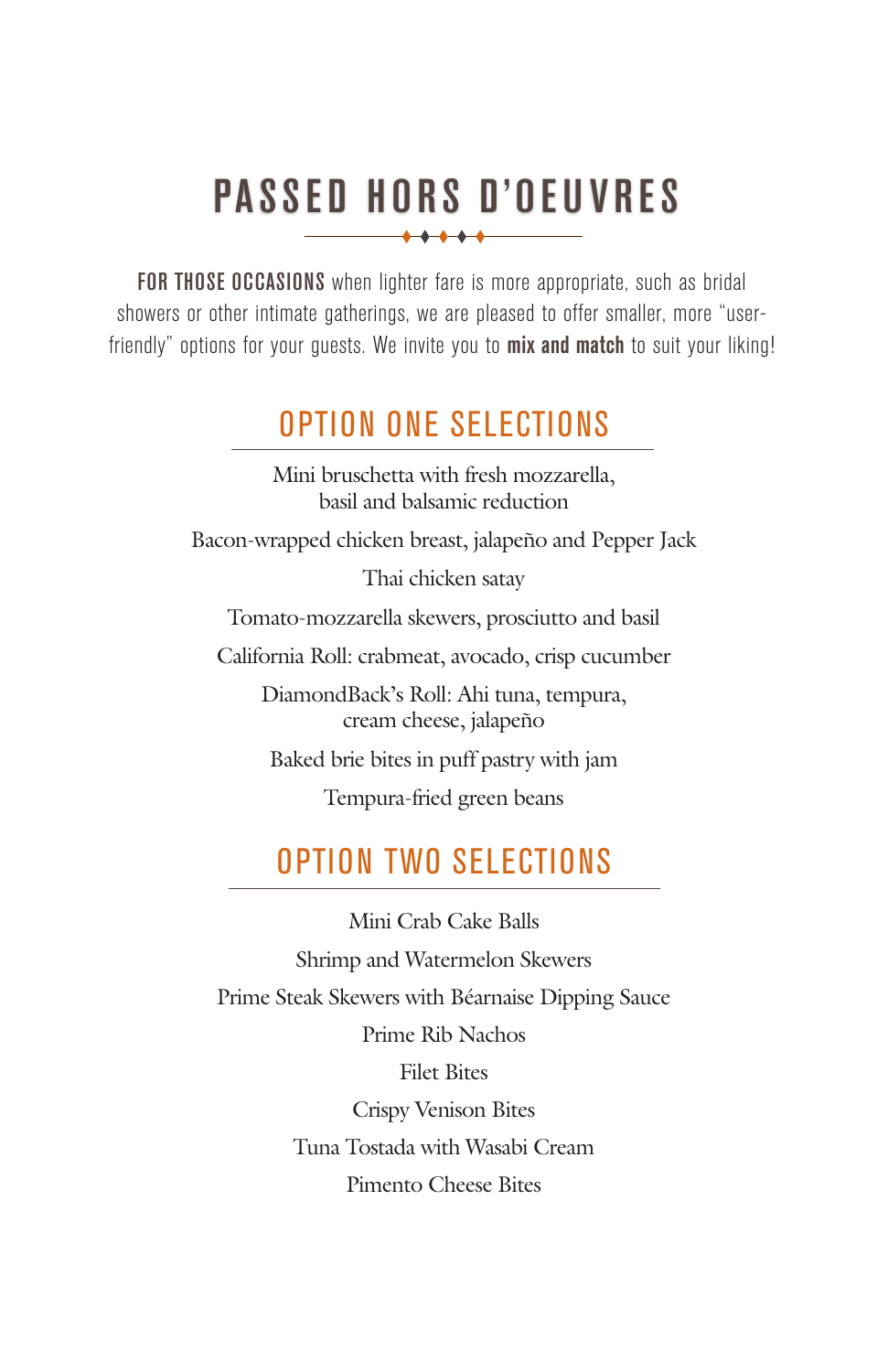## CELEBRATION STARTERS

MAKE A GREAT FIRST IMPRESSION with DiamondBack's amazing cocktail trays and appetizer platters. Your guests will arrive hungry, and whether you're feeding a large group or just a few close associates, we've got you covered. From lighter fare to sumptuous delights, these trays and platters are designed to please.

## APPETIZER PLATTERS | COCKTAIL TRAYS

**Coastal Platter** Mini Crab Cakes, BBQ Fried Oysters, DiamondBack's Roll Sushi, Calamari and Southwest Shrimp Cocktail (Serves 5)

#### **Landowner's Platter** Kobe Beef Sliders, Aged Steak Quesadillas, DiamondBack's Roll Sushi and Prime Rib Nachos (Serves 5)

## ANTIPASTI DISPLAY

Grilled Asparagus, Marinated Artichokes, Roasted Bell Peppers, Pepperoncini, Marinated Olives, Brussels Sprouts, Prosciutto and Fresh Mozzarella Balls

(Serves 15-18)

**Premium Vegetable Crudité with Dipping Sauce** 25 guest minimum

**Imported Cheese Tray** 25 guest minimum

**Sushi Roll Tray** 10 guest minimum

**Giant Shrimp Cocktail** By-the-pound (1 pound serves 5)

Note: cocktail trays subject to change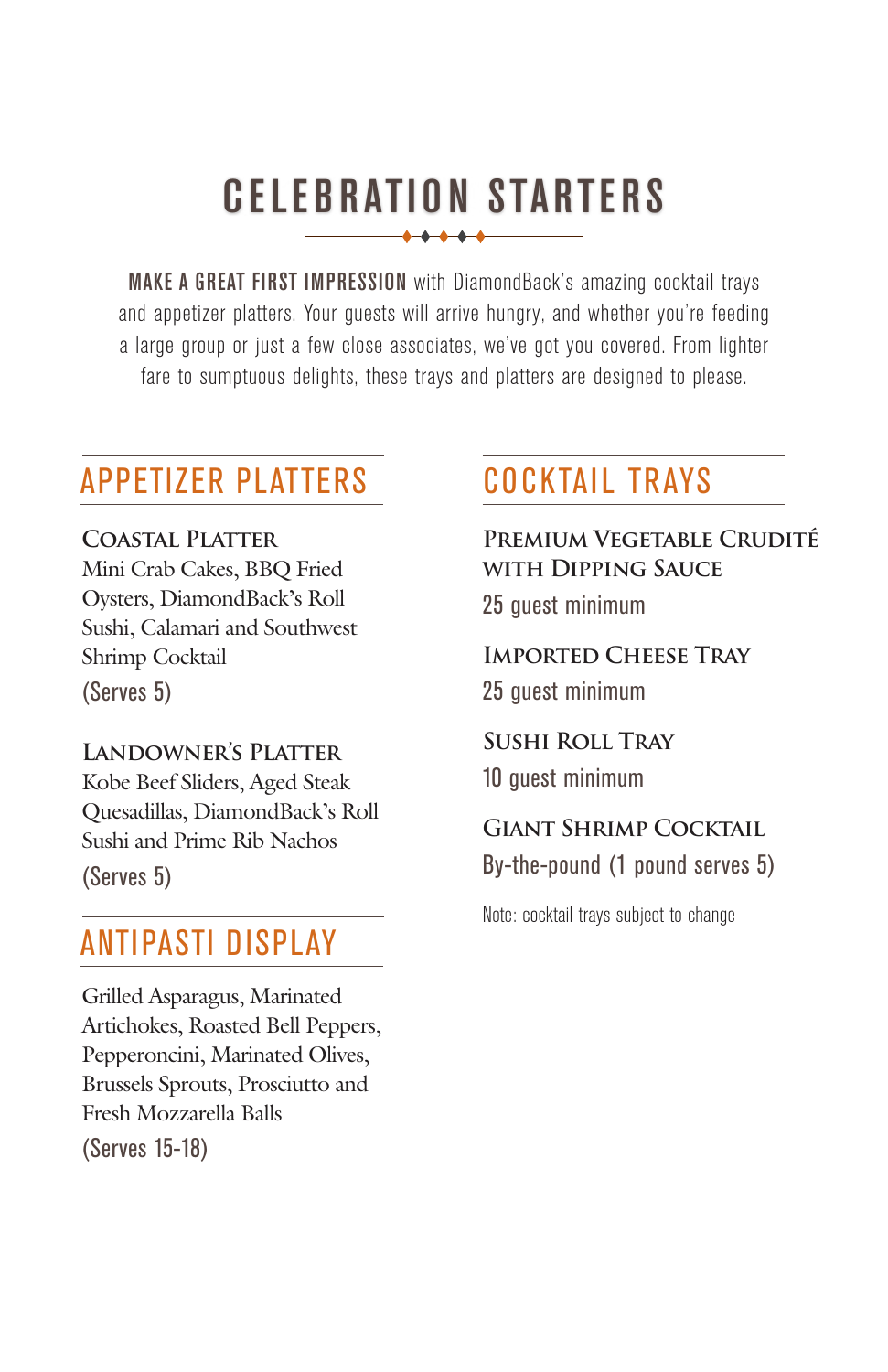## COMPOSED DINNERS

THE PINNACLE OF YOUR SPECIAL EVENT at DiamondBack's is, without question, our magnificent cuisine. Our executive chef has hand-selected these offerings under the direction of DiamondBack's founder and owner. Whichever option you choose, your guests will revel in a truly exceptional dining experience.

## WILD HORSE SONOMA

#### SALAD:

The Wedge: baby iceberg, tomato, housemade bleu cheese dressing with bleu cheese crumbles *Substitute a Caesar or DiamondBack's House Salad for an additional charge*

#### **Choice of Entrée:**

- Chicken Picatta with housemade buttered pasta with Pecorino-Romano
- Signature Chicken Parmesan with herbed tomato sauce and smoked mozzarella, served with sautéed green beans with Nueske's bacon and Yukon Gold mashed potatoes
- Blackened Costa Rican tilapia topped with tomato, caper and basil lemon butter sauce with Yukon Gold mashed potatoes

#### **Dessert:**

Selection of Gelati: Tahitian vanilla and Ecuadorian chocolate

#### SALAD:

The Wedge: baby iceberg, tomato, housemade bleu cheese dressing with bleu cheese crumbles

*Substitute a Caesar or DiamondBack's House Salad for an additional charge*

### **Entrée:**

• Duo of sliced tournedos of beef with red wine demi-glace and Chicken Picatta with housemade buttered pasta with Pecorino-Romano

#### **Dessert:**

Selection of Gelati: Tahitian vanilla and Ecuadorian chocolate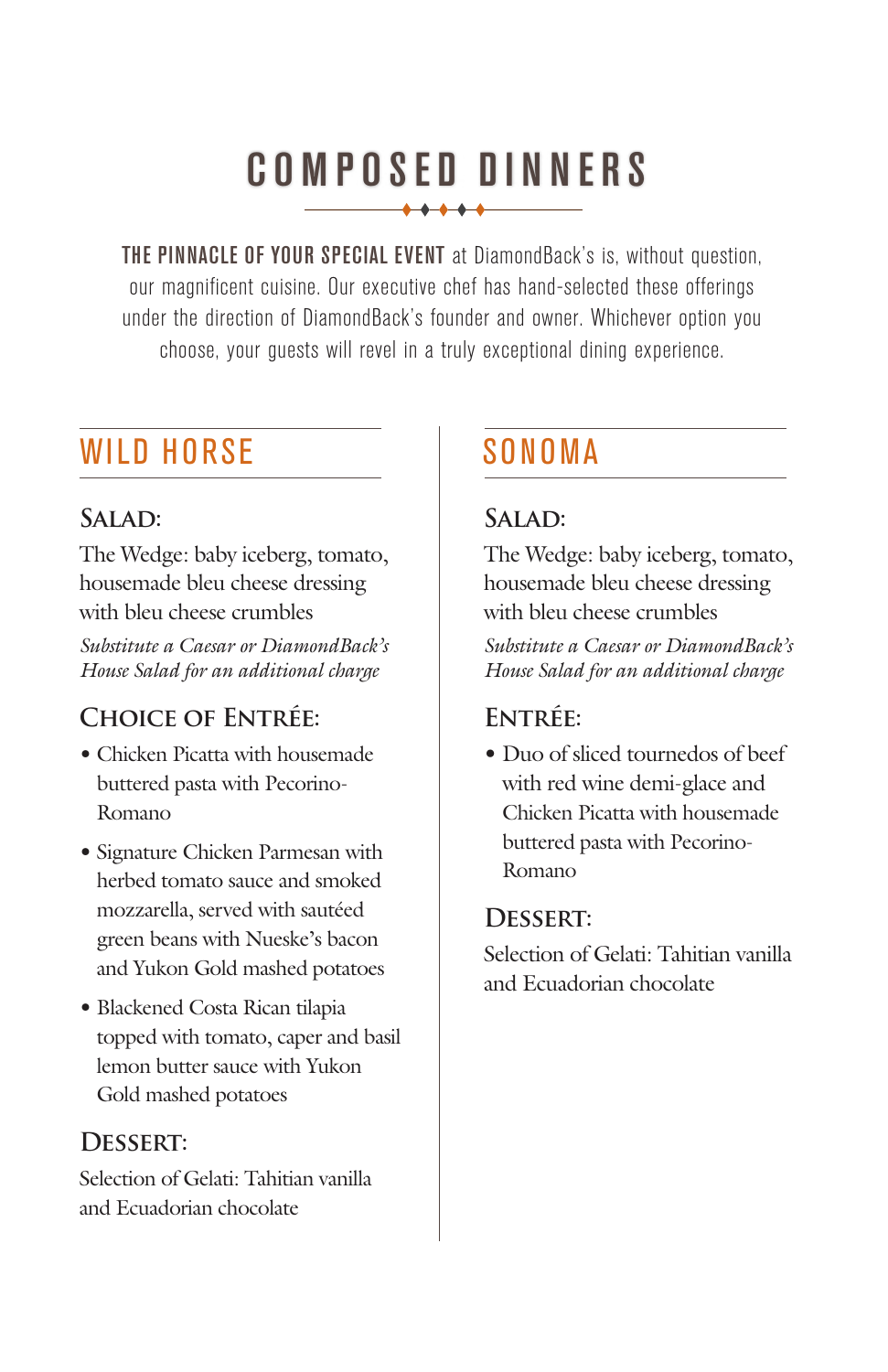## SPRING MOUNTAIN

#### **Salad:**

The Wedge: baby iceberg, tomato, housemade bleu cheese dressing with bleu cheese crumbles

#### **Choice of Entrée:**

- 10 oz. certified Angus garlic & herb roasted hand-cut prime rib served with au jus and horseradish sauce alongside Yukon Gold mashed potatoes
- 7 Spice chicken-fried shrimp accompanied by rémoulade and housemade cocktail dipping sauces, served with French fries

*Substitute 16 oz. Prime Rib for an additional charge*

### **Choice of Dessert:**

- Selection of Gelati: Tahitian vanilla and Ecuadorian chocolate
- Cheesecake with fresh berry coulis

## DIAMOND MOUNTAIN

#### **Choice of Salad:**

- DiamondBack's House Salad with mixed greens, Granny Smith apples, pecans, bleu cheese, tossed in balsamic vinaigrette
- The Wedge: baby iceberg, tomato, housemade bleu cheese dressing with bleu cheese crumbles

#### **Entrée:**

• Prime Steak Medallion Trio with Béarnaise, green peppercorn sauce, red wine demi-glace, Yukon Gold mashed potatoes

*Substitute 16 oz. Prime Rib for an additional charge*

#### **Choice of Dessert:**

- Selection of Gelati: Tahitian vanilla and Ecuadorian chocolate
- Cheesecake with fresh berry coulis
- Crème Brulée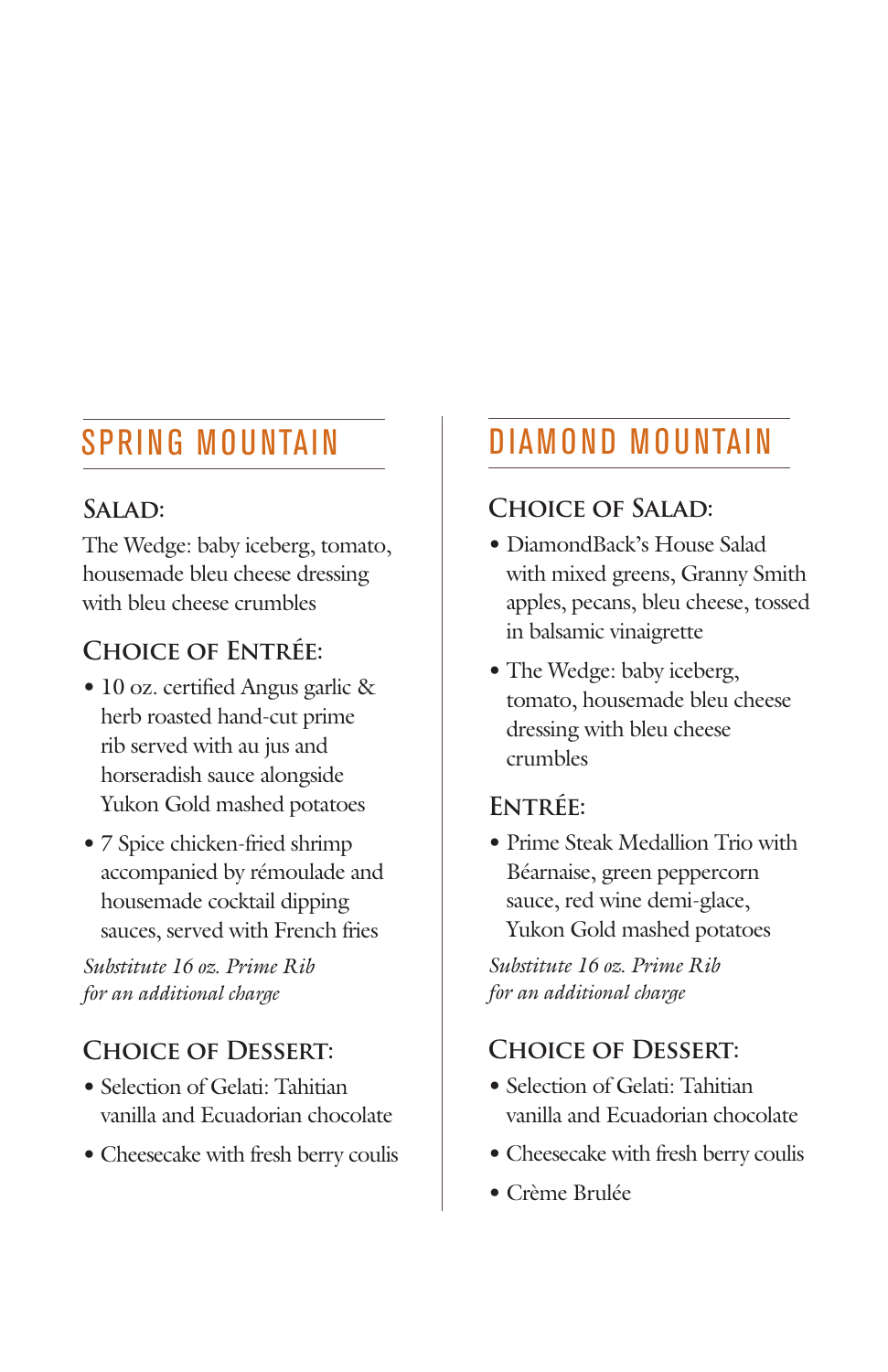## RUTHERFORD

#### **Choice of Salad:**

- DiamondBack's House Salad with mixed greens, Granny Smith apples, pecans, bleu cheese, tossed in balsamic vinaigrette
- The Wedge: baby iceberg, tomato, housemade bleu cheese dressing with bleu cheese crumbles

#### **Choice of Entrée:**

- 8 oz. Aged prime sirloin served with sauteed green beans with Nueske's bacon and Yukon Gold mashed potatoes
- Seared Atlantic salmon with jumbo Gulf shrimp and lemon butter sauce served with sautéed green beans with Nueske's bacon and Yukon Gold mashed potatoes
- Signature Chicken Parmesan with herbed tomato sauce and smoked mozzarella, served with sautéed green beans with Nueske's bacon and Yukon Gold mashed potatoes

#### **Choice of Dessert:**

- Selection of Gelati: Tahitian vanilla and Ecuadorian chocolate
- Cheesecake with fresh berry coulis
- Crème Brulée

## **OAKVILLE**

#### **Choice of Salad:**

- DiamondBack's House Salad with mixed greens, Granny Smith apples, pecans, bleu cheese, tossed in balsamic vinaigrette
- The Wedge: baby iceberg, tomato, housemade bleu cheese dressing with bleu cheese crumbles

### **Choice of Entrée:**

- 6 oz. Filet and giant chicken-fried shrimp surf & turf served with sautéed green beans with Nueske's bacon and Yukon Gold mashed potatoes
- Gulf red snapper Oscar with basil beurré blanc, jumbo lump crab and Béarnaise, served alongside sautéed green beans with Nueske's bacon and Yukon Gold mashed potatoes
- 12 oz. Certified Angus garlic & herb roasted hand-cut prime rib served with au jus and horseradish sauce alongside sautéed green beans with Nueske's bacon and Yukon Gold mashed potatoes

#### **Choice of Dessert:**

- Selection of Gelati: Tahitian vanilla and Ecuadorian chocolate
- Cheesecake with fresh berry coulis
- Crème Brulée
- Molten chocolate lava cake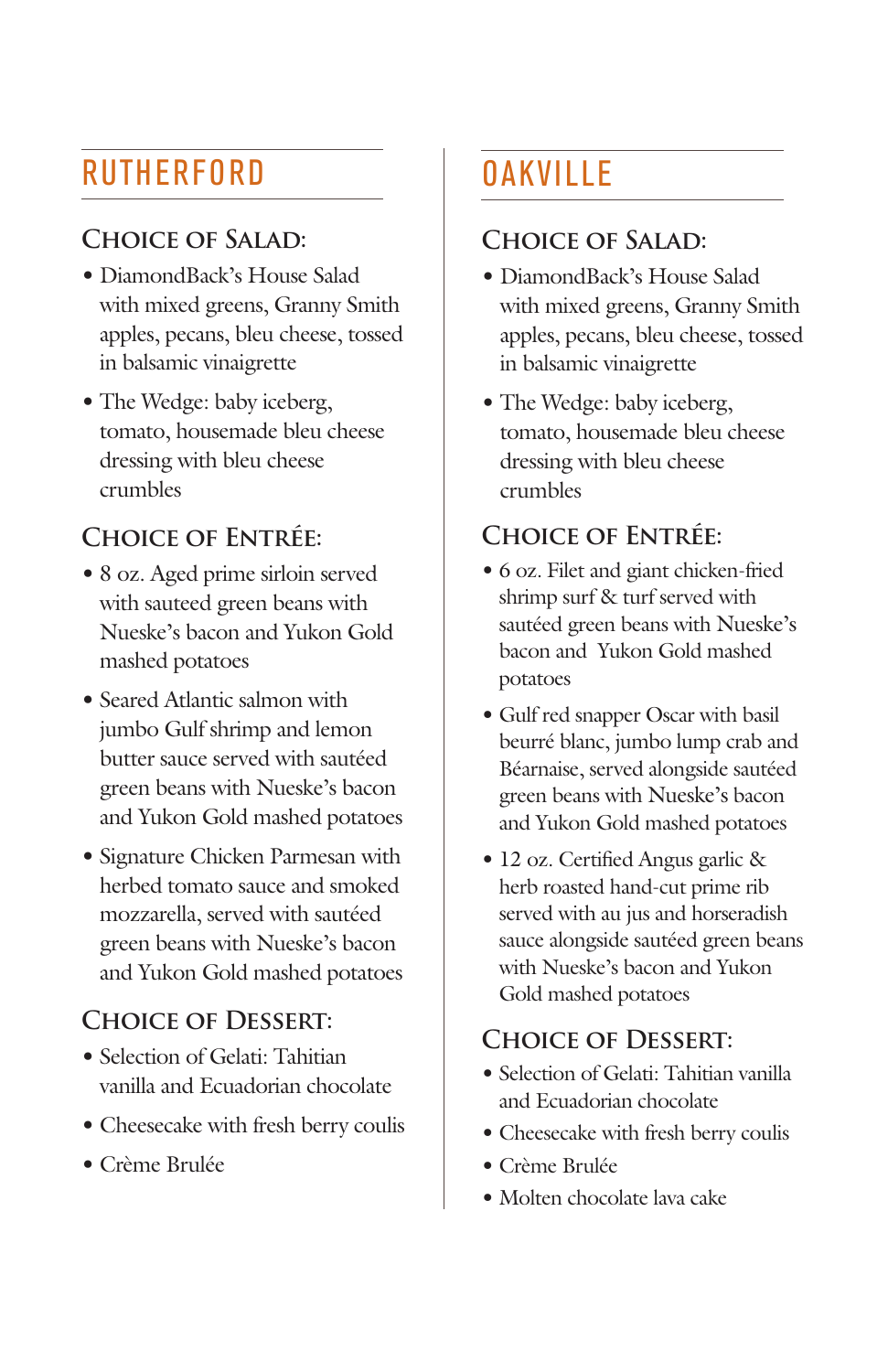## STAG'S LEAP

#### **Choice of Salad:**

- DiamondBack's House Salad with mixed greens, Granny Smith apples, pecans, bleu cheese, tossed in balsamic vinaigrette
- The Wedge: baby iceberg, tomato, housemade bleu cheese dressing with bleu cheese crumbles

#### **Choice of Entrée:**

- 9 oz. Certified filet with red wine demi-glace
- Gulf red snapper Oscar with basil beurre blanc, jumbo lump crab and Béarnaise OR

 Chilean Sea Bass with tomato and Nueske's Bacon and Chardonnay broth over wilted spinach for an additional charge

• Colossal crab stuffed shrimp with blue crab, chives, applewood smoked bacon and lemon chive butter sauce

#### **Steakhouse Family-Style Sides:**

- Five-cheese potatoes au gratin
- Sauteed green beans with Nueske's bacon
- Cremini mushrooms in red wine demi-glace

#### **Choice of Dessert:**

- Selection of Gelati: Tahitian vanilla and Ecuadorian chocolate
- Cheesecake with fresh berry coulis
- Crème Brulée
- Molten chocolate lava cake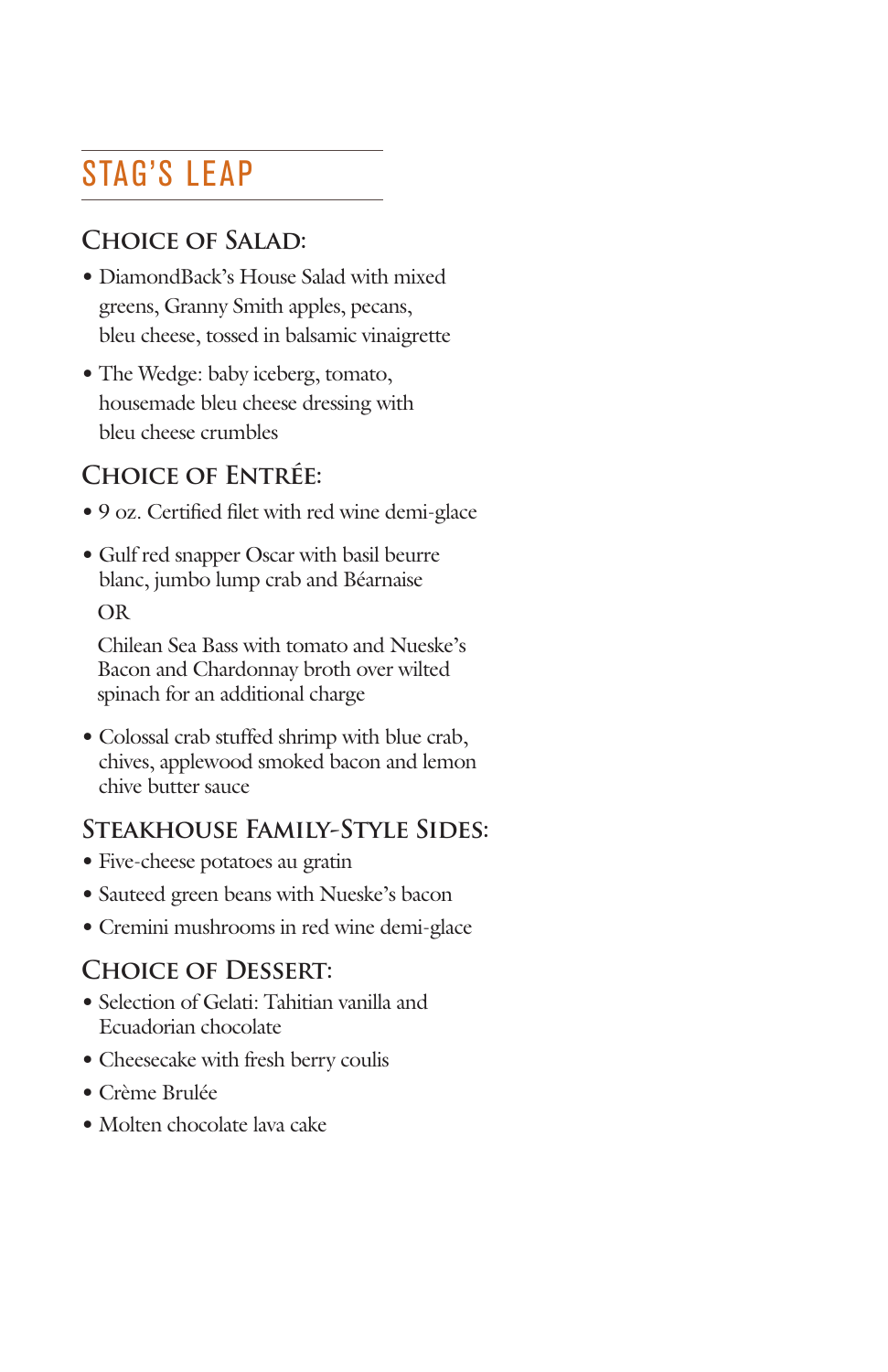## BUFFET-STYLE RUSTIC MEALS

SOMETIMES YOU'D RATHER DRESS DOWN THAN DRESS UP. For occasions that are better suited for blue jeans than black ties, we've got the meal to match the mood. Our Rustic Meals feature a wide variety of deliciously affordable choices. Served buffet style, these classic selections are about as comforting as "comfort food" gets!

## TEXAS HILL COUNTRY BBQ

- 12-Hour smoked brisket with pit BBQ sauce
- Choice of smoked chicken breast OR

 Smoked jalapeño cheddar sausage *Ribs available on request for an additional charge*

- Garden cole slaw
- Lockhart potato salad
- Pickles, onions and jalapeños
- Piping hot dinner rolls

## SOUTHERN PICNIC

- Southern fried chicken tenders with assorted dipping sauces
- Hand battered chicken fried steak with black pepper cream gravy
- Yukon Gold mashed potatoes
- Fresh sautéed green beans or pan sautéed seasonal vegetable medley
- Piping hot dinner rolls

## MEXICAN FIESTA

- Crispy beef tacos
- Chicken flautas
- Refried beans
- Mexican rice
- Chips and salsa

*Add a cheese enchiladas with chile con carne for an additional charge*

*Add guacamole for an additional charge*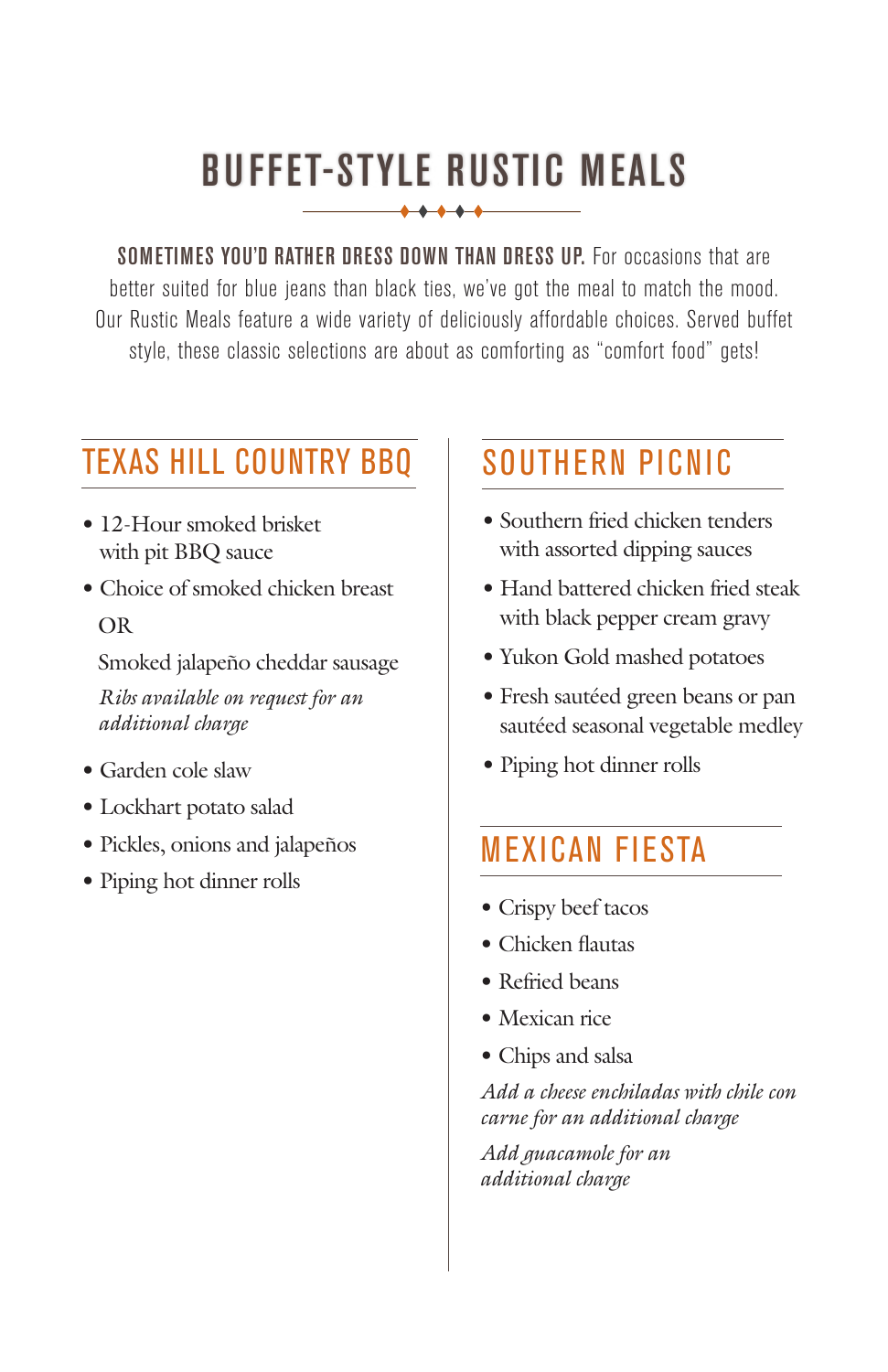## SOUTH TEXAS FAJITA DINNER

- Marinated and grilled beef and chicken fajitas
- Charro beans
- Mexican rice
- Chips and salsa
- Grilled onions and flour tortillas

*Add guacamole, sour cream and cheddar cheese for an additional charge*

## LITTLE ITALY FAMILY DINNER

- Pasta and pizza served family style
- Spaghetti Bolognese
- Pepperoni flatbread
- Baked rigatoni with Italian sausage and mozzarella
- Garden salad with choice of dressing
- Garlic bread

### DIAMONDBACK'S DELI

- Cold cut selection including smoked turkey, Virginia ham, roast beef and tuna salad
- Bread and spread selection including marbled rye, wheat berry and sourdough
- Fresh garden salad with selection of dressings

## RUSTIC DESSERTS

#### Brownie and cookie selection

Seasonal cobbler

Mini cheesecake

Chocolate lava cake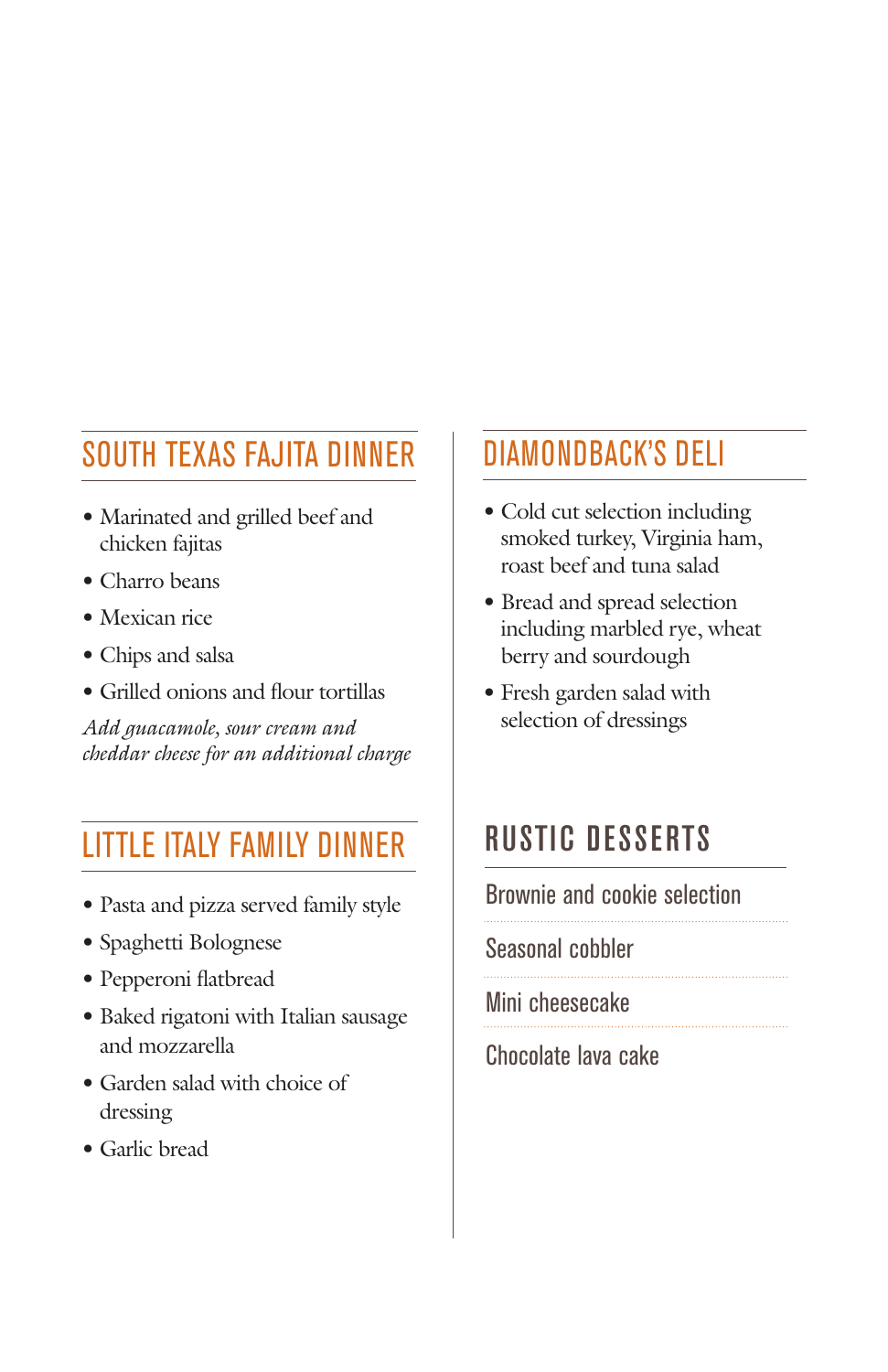## CHEF'S DISPLAY STATIONS

Add a station to any one of our buffet packages for added elegance or fun.

### PRIME RIB STATION

Slow roasted tender prime rib. Carved to order with au jus, creamy horseradish, Dijon mustard and yeast rolls

## SALMON STATION

Oven-Roasted Scottish salmon served with Béarnaise, herbed salsa verde, lemon beurre blanc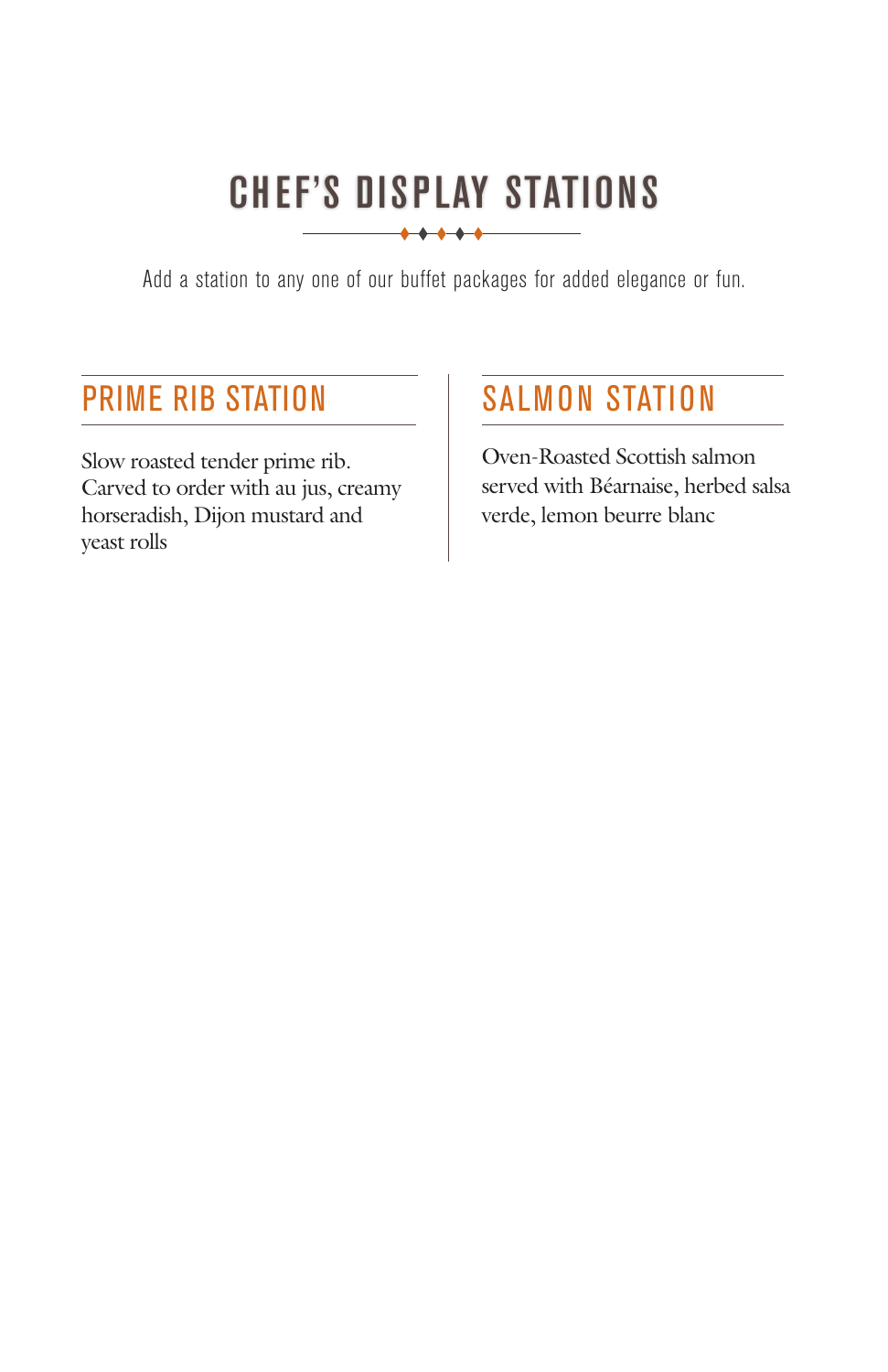## LUNCHES

Tranform your next business or organization meeting into something special with our award-winning selection of great lunch items.

## STEAK PANZANELLA SALAD WITH TOMATO VINAIGRETTE

Grilled Wagyu skirt steak, heirloom tomato, toasted French boule, arugula, fresh herbs

## SEARED AHI TUNA SOBO NOODLE SALAD

Japanese sobo noodle, fresh vegetables, tahini ginger-lime dressing

## ASIAN SALMON

Miso-glazed salmon served with crab fried rice, sweet and tangy slaw, and sautéed green beans with Nueske's bacon

## TENDERLOIN SLIDERS

Three American Wagyu beef sliders on brioche with aged cheddar; served with fries or a salad

## PRIME RIB SANDWICH

Shaved slow-roasted prime rib with caramelized onions and horseradish cream on a French roll

## CAJUN SHRIMP PASTA

Jumbo shrimp, andouille sausage, housemade spaghetti, spicy Cajun cream sauce

Add a salad or a soup course for an additional charge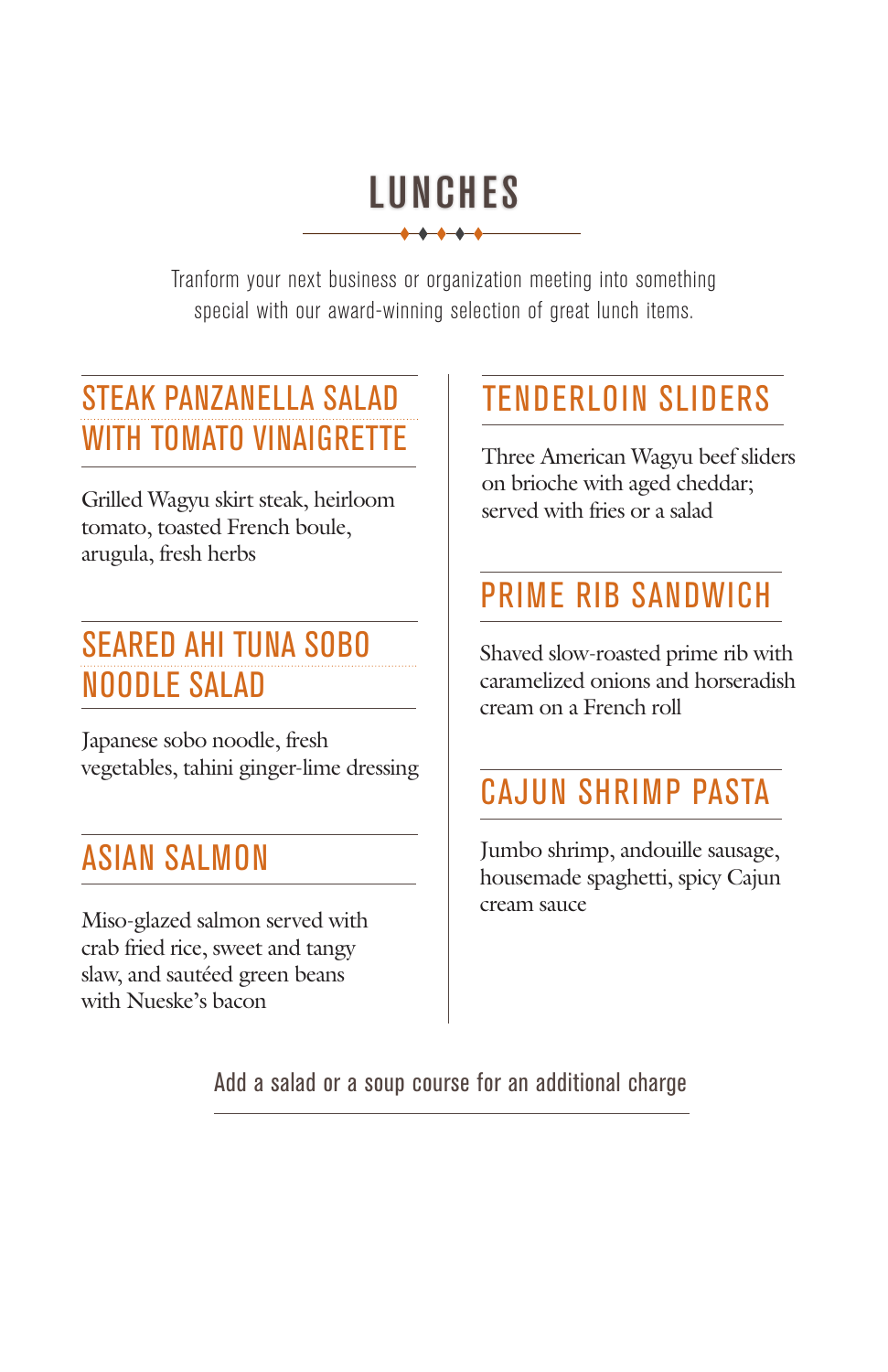## Notes about our Composed Dinners:

All selections come with our fresh rosemary popovers and herbed honey butter.

Beverages NOT included.

Minimum 25 guests per party. Parties less than 25 subject to a \$10 per guest upcharge.

Tax and gratuity are NOT included in menu prices.

Caesar Salad may be substituted for The Wedge or House Salad for an additional \$4.00 per guest. Lobster bisque may be substituted for an additional \$8.99 per guest.

Vegetarian entrée substitutions can be made with advance notice for an additional \$4.99 per guest.

#### **Vegetarian Selections:**

- Fresh Pappardelle Pasta in Alfredo "Primavera-Style" with Asparagus Tips
- Vegetable Plate featuring Baked Potato, Grilled Vegetable Skewer, Sautéed Green Beans and Sautéed Cremini Mushrooms

## Notes about our Rustic Meals:

All Rustic Meal options can be served plated for an additional \$5 per guest. Please ask your Event Coordinator for more details.

Iced tea is \$1.99 per person; Soft drinks are \$3.25 per person.

Tax and gratuity are NOT included in menu prices.

Vegetarian or gluten-free substitutions available on request.

See your Event Coordinator for mimum charges or, alternatively, a room rental fee.